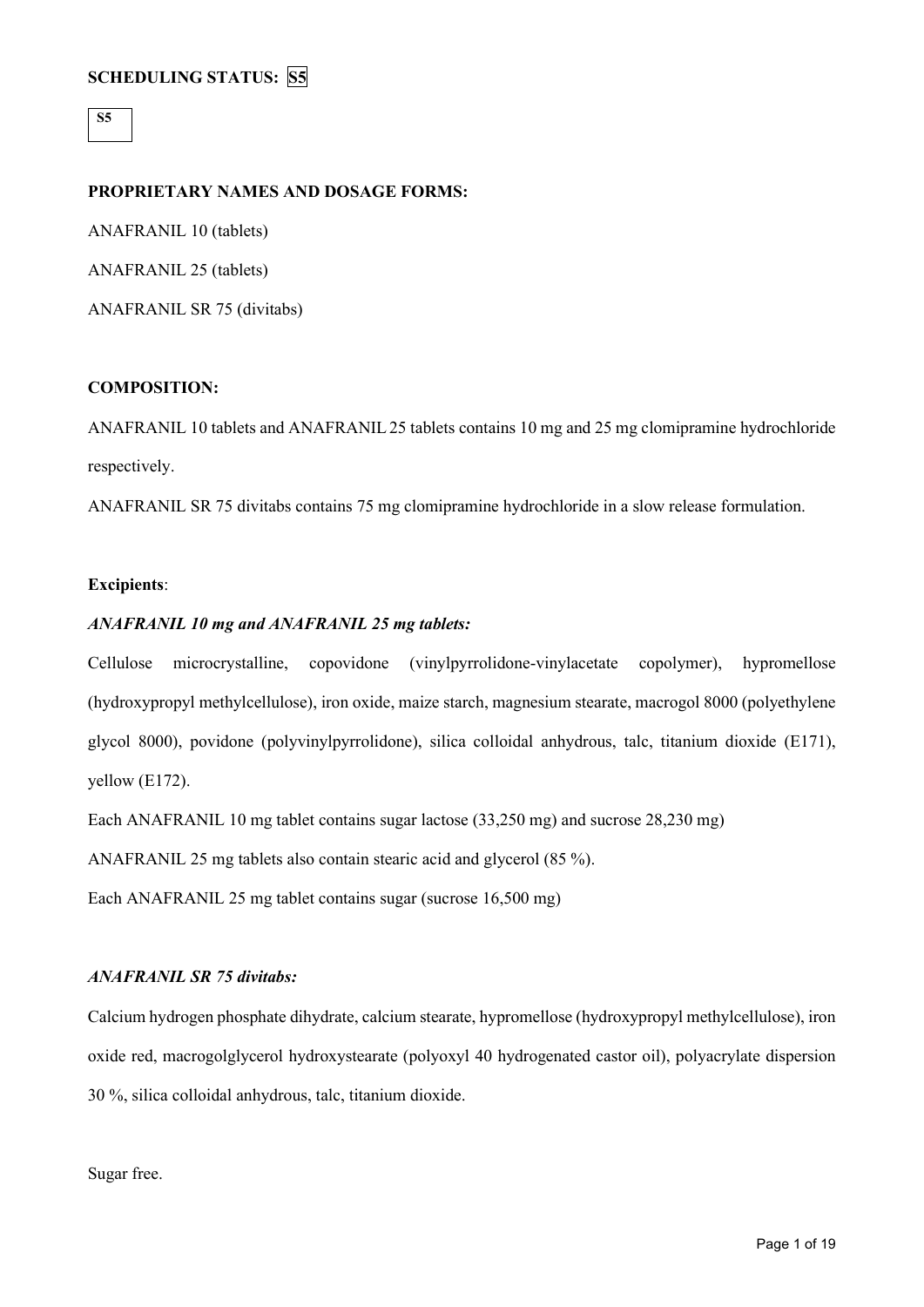# **PHARMACOLOGICAL CLASSIFICATION:**

A 1.2 Psychoanaleptics (antidepressants)

## **PHARMACOLOGICAL ACTION:**

Clomipramine has actions at several sites. These include alpha<sub>1</sub>-adrenolytic, anticholinergic, antihistaminic and antiserotonergic activities.

### **Pharmacodynamic properties**

The therapeutic activity of clomipramine is believed to be based on its ability to inhibit neuronal re-uptake of serotonin, primarily, and also noradrenaline.

#### **Pharmacokinetic properties::**

#### *Absorption:*

The active substance is completely absorbed by the oral and intramuscular routes.

## *Plasma concentration:*

May range between 20 to 175 ng/ml after oral administration of a daily dosage of 75 mg. There are large interindividual differences in clomipramine's distribution and clearance. Steady-state concentrations of the active metabolite desmethylclomipramine are 40 to 85 % higher than those of clomipramine. Owing to lower clearance of clomipramine, doses should be adjusted in elderly patients. The concentration in the CSF is equivalent to approximately 2 % of the plasma concentration.

Protein binding: 97,6 %.

Plasma half-life for the beta-phase of elimination: approximately 21 hours.

Distribution volume: approximately 12 litres/kg body mass.

### *Biotransformation:*

The primary route of clomipramine metabolism is demethylation to form the active metabolite, *N*desmethylclomipramine. *N-*desmethylclomipramine can be formed by several P450 enzymes, primary CYP3A4, CYP2C19 and CYP1A2.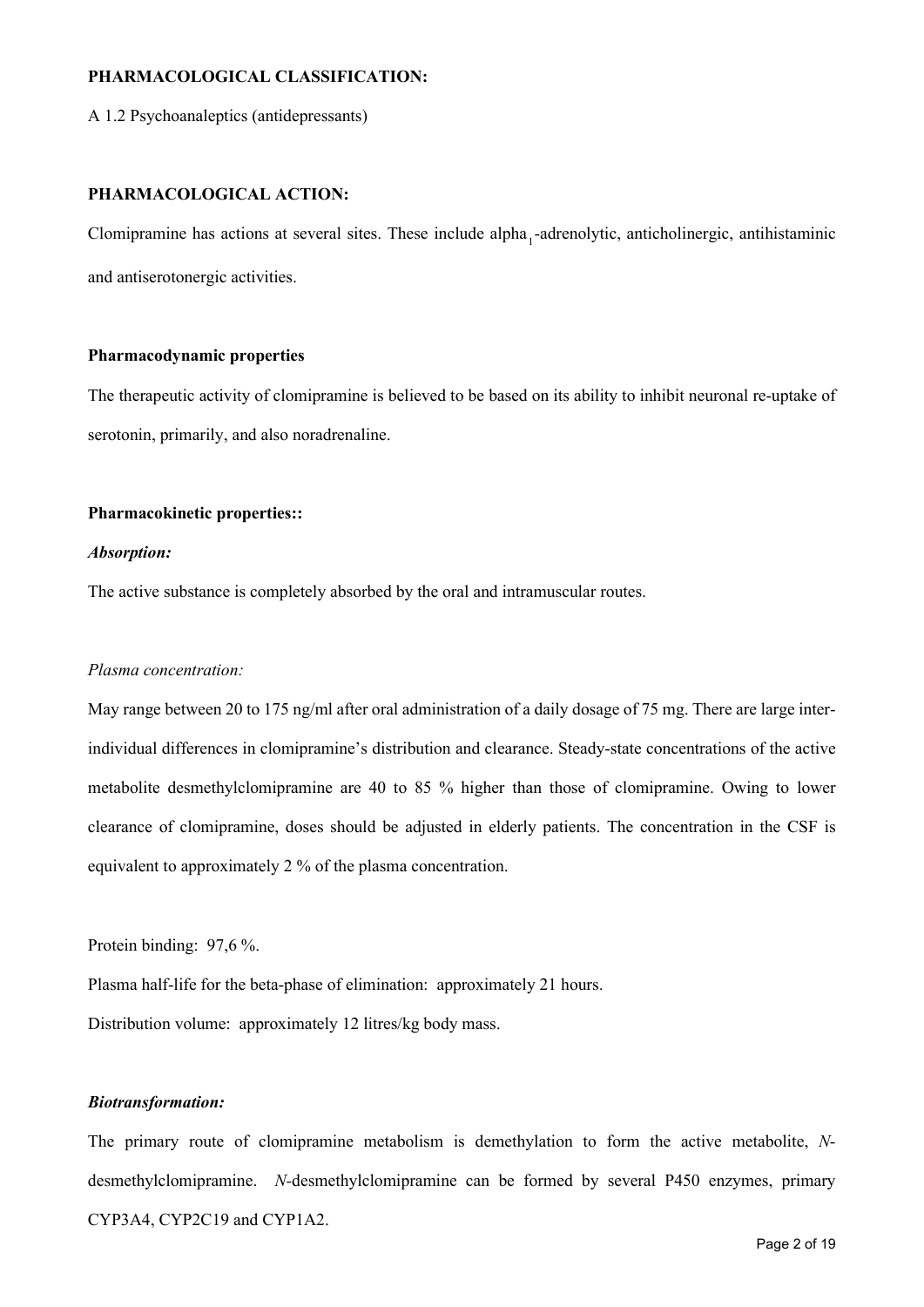Clomipramine and *N*-desmethylclomipramine are hydroxylated to form 8-hydroxyclomipramine or 8 hydroxy-*N*-desmethylclomipramine. The activity of the 8-hydroxy metabolites are not defined *in vivo*. Clomipramine is also hydroxylated at the 2-position and *N*-desmethylclomipramine can be further demethylated to form didesmethylclomipramine. The 2- and 8-hydroxy metabolites are excreted primarily as glucuronides in the urine. Elimination of the active components, clomipramine and *N*desmethylclomipramine, by formation of 2- and 8-hydroxy clomipramine is catalysed by CYP2D6.

## *Excretion:*

Two-thirds in the form of water-soluble conjugates in the urine, and approximately one-third in the faeces. The quantity of unchanged clomipramine and of active metabolites excreted in the urine amounts to less than 1 % of the dose administered.

## **INDICATIONS:**

#### **Adults:**

Treatment of depressive episodes, recurrent depressive disorders or major depression.

Cataplexy accompanying narcolepsy.

Obsessive-compulsive syndromes.

## **Children and adolescents:**

Obsessive–compulsive syndromes in children 5 years of age and older.

#### **CONTRAINDICATIONS:**

Combination therapy with other antidepressants.

Recent myocardial infarction.

Congenital long QT syndrome.

Hypokalaemia.

Known hypersensitivity to clomipramine or any of the excipients of Anafranil or cross sensitivity to tricyclic antidepressants belonging to the dibenzazepine group.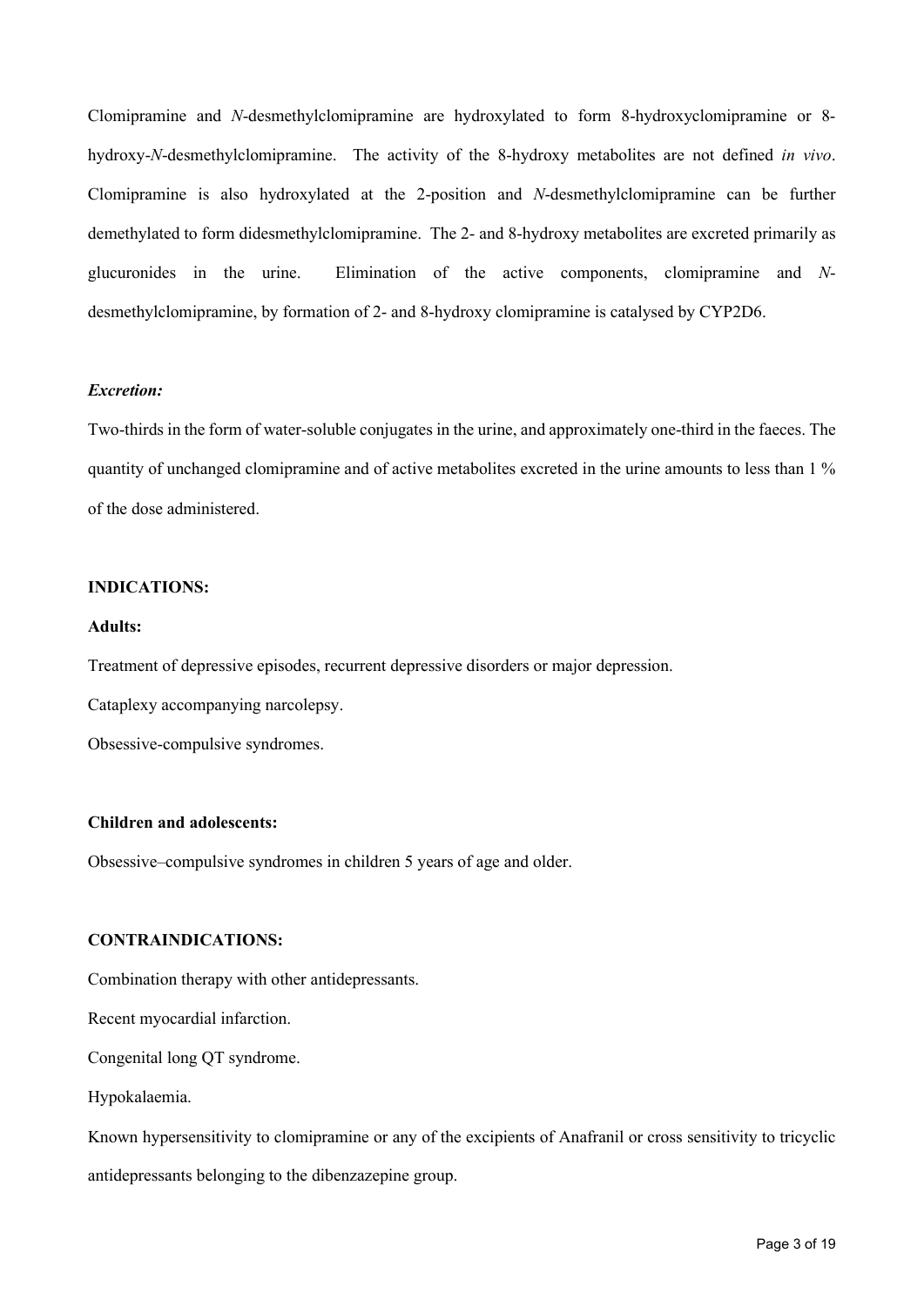Concomitant treatment with ANAFRANIL and MAO-inhibitors including selective, reversible MAOinhibitors such as moclobemide is contra-indicated. In patients who have been receiving a MAO-inhibitor, ANAFRANIL should be given only after an adequate interval (14 days) has elapsed following withdrawal of the MAO-inhibitor (see INTERACTIONS) as severe interactions may occur (e.g. hyperactivity, hypertensive crisis, hyperpyrexia, spasticity, convulsions, coma). The same caution should be observed when administering a MAO-inhibitor after treatment with ANAFRANIL.

## **WARNINGS AND SPECIAL PRECAUTIONS**

This medicine should at all times be kept out of the reach of children, as relatively small overdoses may be fatal to them.

Caution should be exercised when prescribing ANAFRANIL in patients with:

- Cardiovascular insufficiency, atrioventricular block (grades I to III) and dysrhythmias.
- Narrow-angle glaucoma.
- Disorders of micturition due to an impeded flow of urine (e.g. in diseases of the prostate).
- A low convulsion threshold (e.g. due to brain damage of varying aetiology, epilepsy, alcoholism).
- Severe hepatic or renal diseases.
- Tumours of the adrenal medulla (e.g. phaeochromocytoma, neuroblastoma), in whom the medicine may provoke hypertensive crises.
- Simultaneous treatment with other tricyclic antidepressants and electroconvulsive therapy should only be resorted to under careful supervision.

#### **Anaphylactic shock:**

Isolated cases of anaphylactic shock have been reported.

#### **Risk of suicide:**

Page 4 of 19 Risk of suicide is inherent to severe depression and may persist until significant remission occurs.Patients with depressive disorders, both adult and paediatric, may experience worsening of depression and/or suicidality or other psychiatric symptoms, whether or not they are taking antidepressant medication.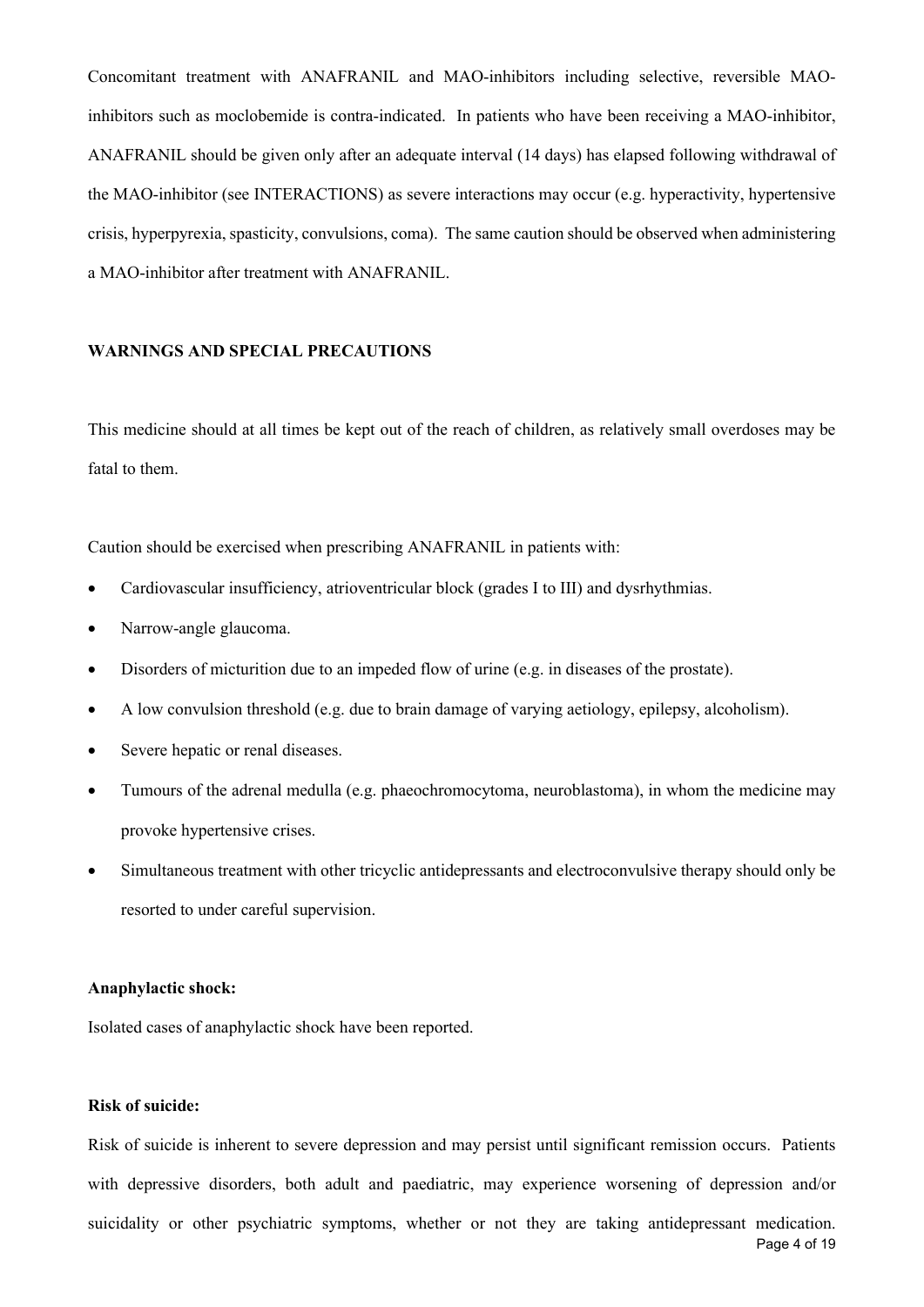Antidepressants increased the risk of suicidal thinking and behaviour (suicidality) in short-term studies in children and adolescents with depressive disorders and other psychiatric disorders.

All patients being treated with ANAFRANIL for any indication should be observed closely for clinical worsening, suicidality and other psychiatric symptoms (see SIDE EFFECTS), especially during the initial phase of therapy or at times of dose changes.

Modifying the therapeutic regimen, including possibly discontinuing the medication, should be considered in these patients, especially if these changes are severe, abrupt in onset, or were not part of the patient's presenting symptoms.

Families and caregivers of both paediatric and adult patients being treated with antidepressants for both psychiatric and non-psychiatric indications, should be alerted about the need to monitor patients for the emergence of other psychiatric symptoms (see SIDE EFFECTS), as well as the emergence of suicidality, and to report such symptoms immediately to health care providers.

Prescriptions for ANAFRANIL should be written for the smallest quantity of tablets or divitabs consistent with good patient management, in order to reduce the risk of overdose.

In children and adolescents, there is not sufficient evidence of safety and efficacy of ANAFRANIL in the treatment of depressive states of varying aetiology and symptomatology and cataplexy accompanying narcolepsy. The use of ANAFRANIL in children and adolescents (0-17 years of age) in these indications is therefore not recommended.

## *Other psychiatric effects:*

Activation of psychosis has occasionally been observed in patients with schizophrenia receiving ANAFRANIL.

Caution should be observed with patients suffering from a bipolar disorder, as hypomania or mania can be precipitated in such patients. Withdraw ANAFRANIL immediately if the depression turns into a manic phase.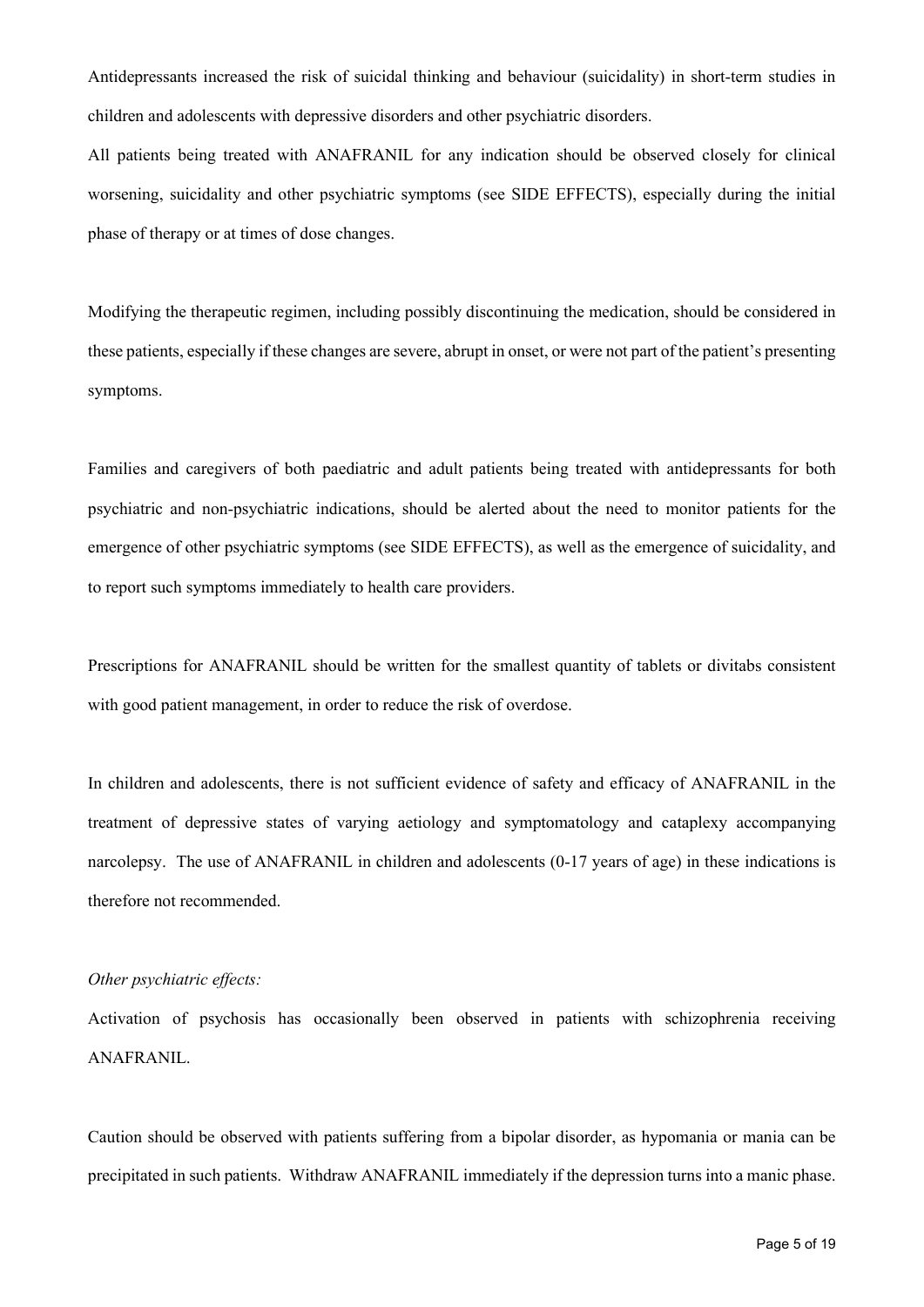In predisposed and elderly patients, ANAFRANIL may, particularly at night, provoke pharmacogenic (delirious) psychoses, which may disappear without treatment within a few days of withdrawing the medicine.

## *Cardiac and vascular disorders:*

Tricyclic antidepressants should be employed with caution in patients with cardiovascular disorders, especially those who have a history of conduction disorders and elderly patients. Monitoring of cardiovascular function and ECG is advised in such cases.

There is a risk of QTc prolongation and torsades de pointes, particularly at supra-therapeutic doses or supratherapeutic plasma concentrations of clomipramine, as occur in the case of co-medication with selective serotonin reuptake inhibitors (SSRIs) or serotonin and noradrenergic reuptake inhibitors (SNaRIs). Therefore, concomitant administration of medicines that can cause accumulation of clomipramine should be avoided. Equally, concomitant administration of medicines that can prolong the QTc interval should be avoided (see *Dosage and Directions for Use* and *Interactions*). It is established that hypokalaemia is a risk-factor of QTc prolongation and torsades de pointes. Therefore, hypokalaemia should be treated before initiating treatment with ANAFRANIL (see DOSAGE AND DIRECTIONS FOR USE AND INTERACTIONS).

Before initiating treatment it is advisable to check the patient's blood pressure because hypotensives and individuals with a labile circulation may react to the medicine with a fall in blood pressure. This can be controlled by reducing the dosage.

#### *Serotonin syndrome:*

Due to the risk of serotonergic toxicity, it is advisable to adhere to recommended doses. Serotonin Syndrome, with symptoms such as hyperpyrexia, myoclonus, agitation, seizures, delirium and coma, can possibly occur when ANAFRANIL is administered with serotonergic co-medications such as SSRIs, SNaRIs, tricyclic antidepressants or lithium (see DOSAGE AND DIRECTIONS FOR USE AND INTERACTIONS). For fluoxetine a washout period of two to three weeks is advised before and after treatment with fluoxetine.

#### *Convulsions:*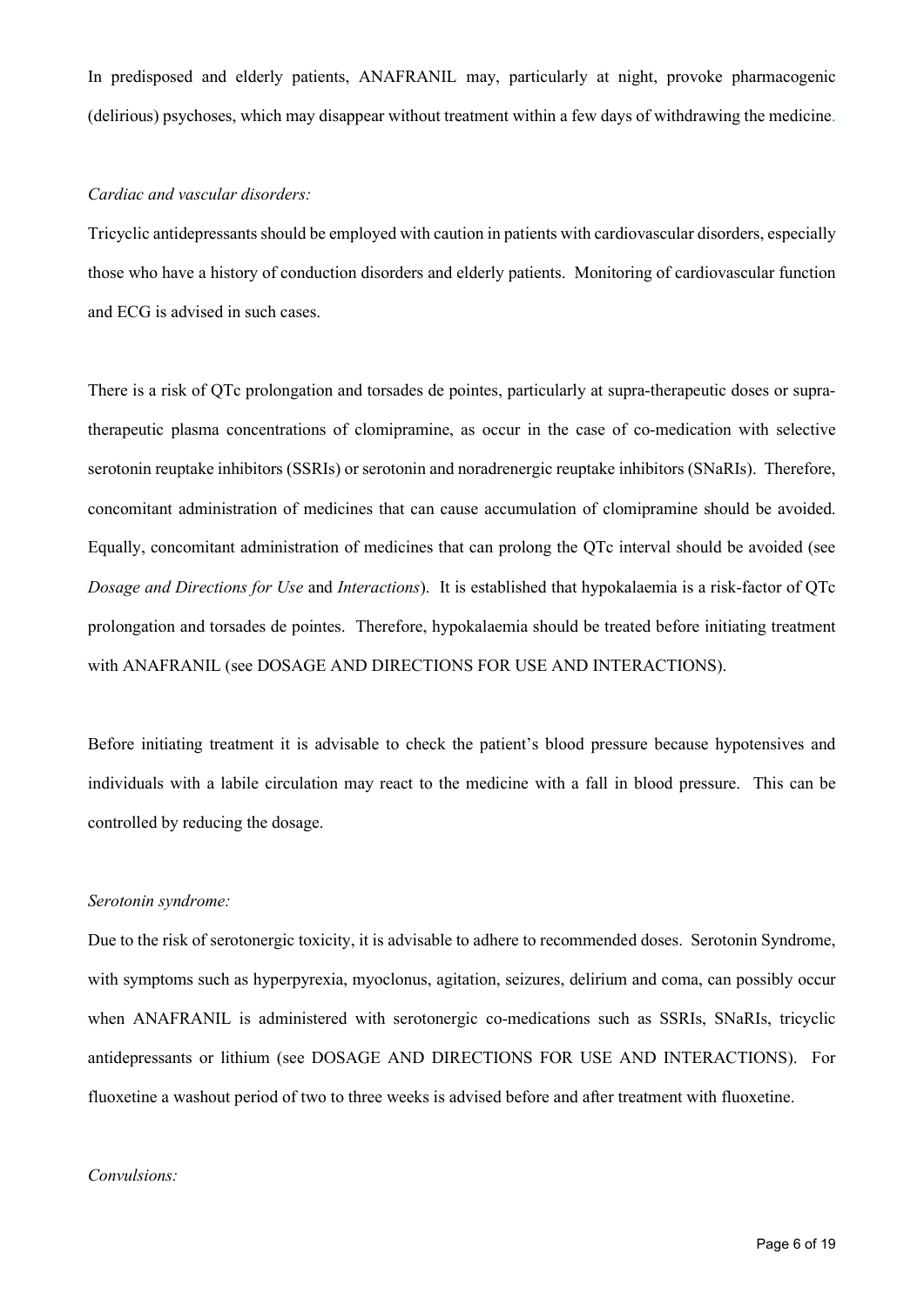ANAFRANIL should be used with caution in patients with epilepsy or in patients prone to convulsions or seizures; and also in other predisposing factors such as brain damage, concomitant use of neuroleptics, withdrawal from alcohol or medicines with anticonvulsive properties (e.g. benzodiazepines). The occurrence of seizures is dose related; therefore the recommended total daily dose of ANAFRANIL should not be exceeded.

#### *Anticholinergic effects:*

Narrow-angle glaucoma may be aggravated.

Particular caution is indicated when employing ANAFRANIL in the presence of disorders of micturition due to an impeded flow of urine (e.g. in diseases of the prostate), since in patients suffering from prostatism, urinary retention may be precipitated.

Decreased lacrimation and accumulation of mucoid secretion due to the anticholinergic properties of tricyclic antidepressants may cause damage to the corneal epithelium in patients with contact lenses. The use of artificial tears is recommended in these patients.

The simultaneous administration of anticholinergic agents may be dangerous (see INTERACTIONS*).*

## *Specific treatment populations:*

Caution is indicated in patients with hyperthyroidism or in the case of concomitant treatment with thyroid preparations, since aggravation of unwanted cardiac effects may occur owing to the anticholinergic action.

In patients with liver disease, periodic monitoring of hepatic enzyme levels is recommended.

ANAFRANIL may cause paralytic ileus especially in the elderly and in bedridden patients and those patients suffering from chronic constipation.

Prolonged treatment with ANAFRANIL can lead to an increased incidence of dental caries. Regular dental check-ups are therefore advisable during long-term treatment.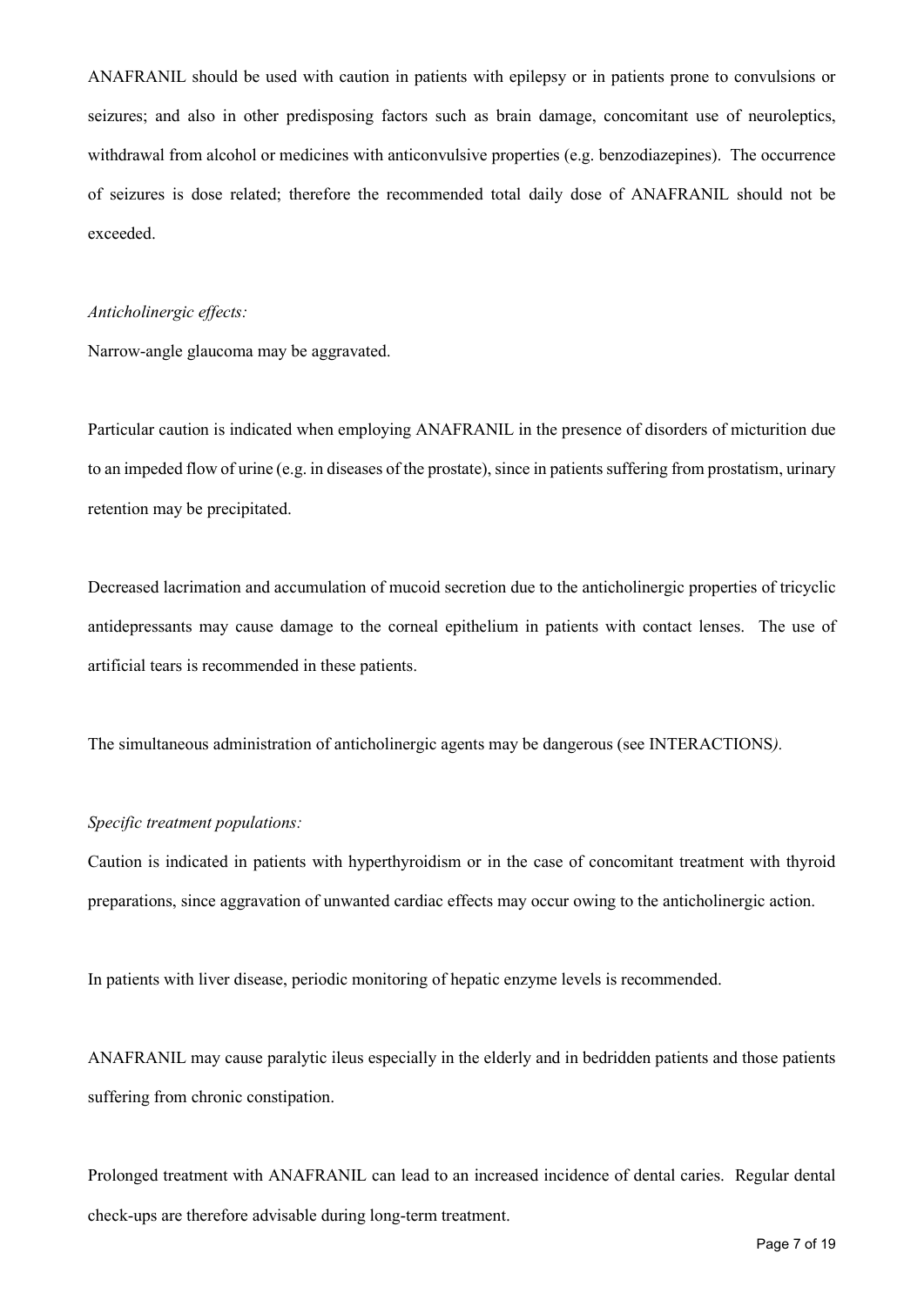Long-term safety data in children and adolescents concerning growth, maturation and cognitive and behavioural development are not available.

## *White blood cell count:*

Occurrences of agranulocytosis have been connected with the use of ANAFRANIL. It is therefore also advisable to perform blood counts during treatment with ANAFRANIL, especially if the patient develops fever, an influenzal infection or sore throat.

#### *Anaesthesia:*

Before general or local anaesthesia, the anaesthetist should be told that the patient has been receiving ANAFRANIL.

## *Treatment discontinuation:*

Abrupt withdrawal should be avoided because of possible adverse reactions. If the decision has been made to discontinue treatment, medication should be tapered, as rapidly as is feasible, but with recognition that abrupt discontinuation can be associated with certain symptoms (see *Side-Effects*, for a description of the risks of discontinuation of ANAFRANIL).

The risks of central nervous system depression are greater when administered together with other central nervous system depressants (e.g. alcohol and barbiturates) and should therefore not usually be administered simultaneously. Since ANAFRANIL may diminish alcohol tolerance, patients should be advised to abstain from alcohol while under treatment.

Owing to its antagonistic effect on dopamine, ANAFRANIL may increase prolactin secretion. Blood sugar concentrations may be altered in diabetic patients.

#### Lactose and sucrose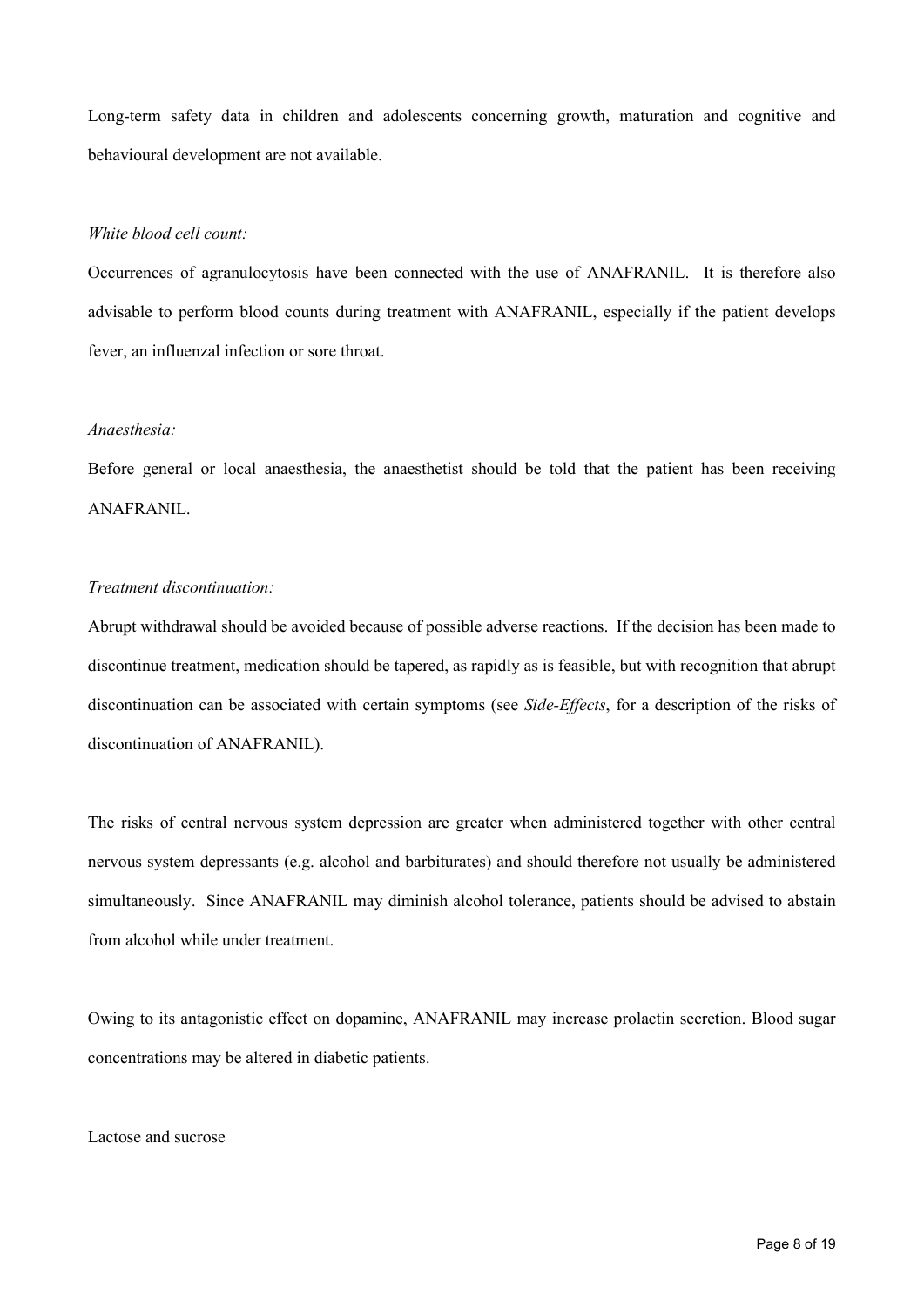ANAFRANIL 10 contains lactose. Patients with the rare hereditary conditions of galactose intolerance e.g. galactosaemia, Lapp lactase deficiency, glucose-galactose malabsorption or fructose intolerance should not take ANAFRANIL 10.

ANAFRANIL 10 and ANAFRANIL 25 contains sucrose. Patients with rare hereditary conditions such as fructose intolerance, glucose-galactose mal-absorption or sucrase-isomaltase insufficiency should not take ANAFRANIL 10 and ANAFRANIL 25.

ANAFRANIL 10 contains lactose and sucrose and ANAFRANIL 25 contains sucrose which may have an effect on the glycaemic control of patients with diabetes mellitus.

#### *Effects on ability to drive and use machines:*

At the time of initiation of therapy, patients should be advised not to drive a motor vehicle, climb heights or operate machinery for at least several days. In these situations impaired decision-making could lead to accidents and caution is always necessary while on ANAFRANIL therapy.

#### **INTERACTIONS:**

#### *Pharmacodynamic interactions:*

#### *Adrenergic neurone blockers:*

ANAFRANIL may diminish or abolish the antihypertensive effects of guanethidine, betanidine, reserpine, clonidine and alpha-methyldopa. Patients requiring co-medication for hypertension should therefore be given antihypertensives of a different type (e.g. vasodilators or beta-blockers).

#### *Anticholinergic agents:*

ANAFRANIL may potentiate the effects of anticholinergic agents (e.g. phenothiazine, antiparkinsonian agents, antihistamines, atropine, biperiden).

## *CNS depressants:*

The risks of central nervous system depression are greater when ANAFRANIL is administered together with other central nervous system depressants (e.g. alcohol and barbiturates) and should therefore not usually be administered simultaneously.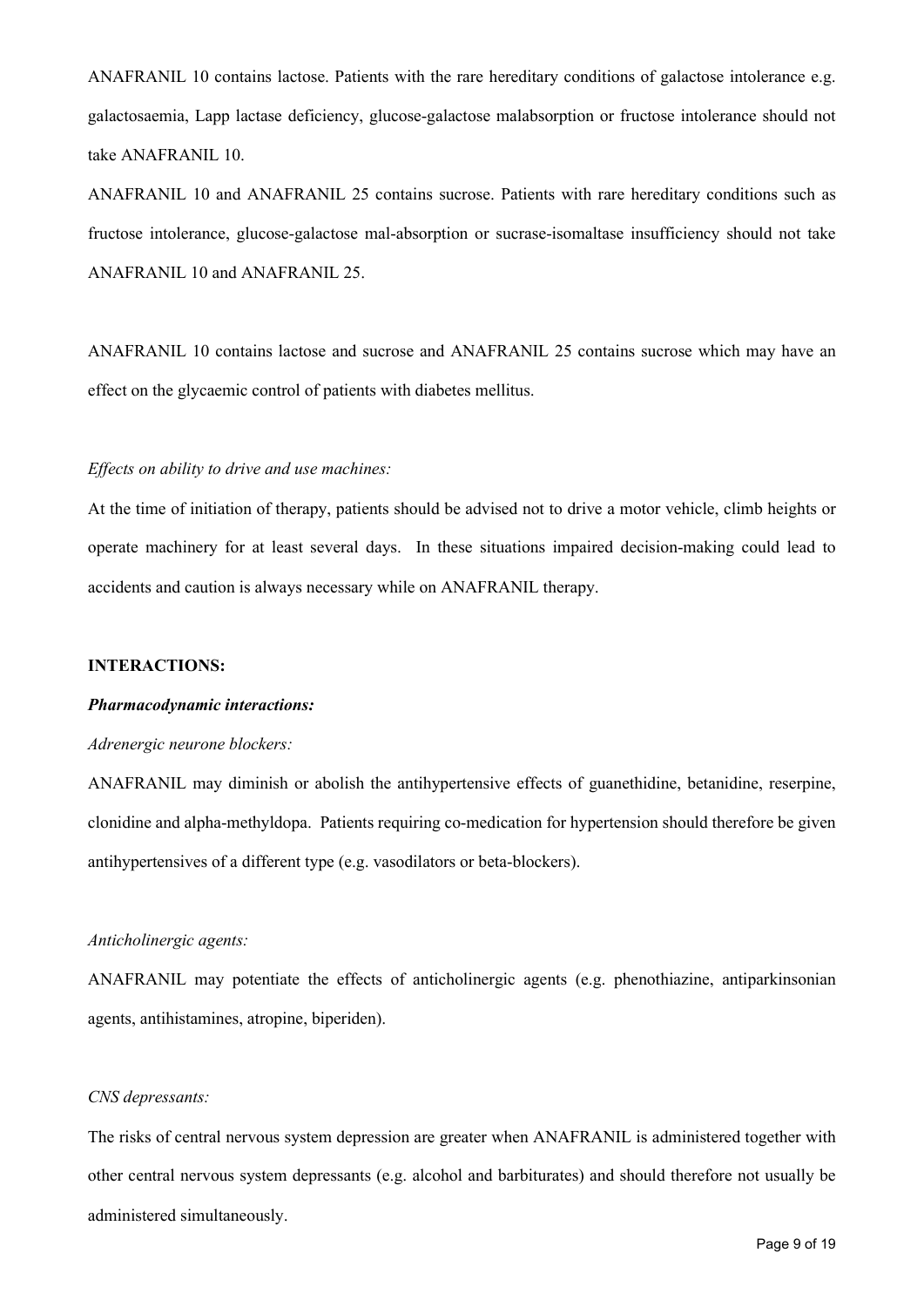## *Diuretics:*

Co-medication of ANAFRANIL with diuretics may lead to hypokalaemia, which in turn increases the risk of QTc prolongation and torsades de pointes. Hypokalaemia should therefore be treated prior to administration of ANAFRANIL (see DOSAGE AND DIRECTIONS FOR USE AND WARNINGS AND SPECIAL PRECAUTIONS).

#### *MAO-Inhibitors:*

Do not give ANAFRANIL for at least 2 weeks after discontinuation of treatment with MAO-inhibitors (there is a risk of severe symptoms such as hypertensive crisis, hyperpyrexia and those consistent with Serotonin Syndrome e.g. myoclonus, agitation, seizures, delirium and coma). The same applies when giving a MAOinhibitor after previous treatment with ANAFRANIL. In both instances ANAFRANIL or the MAO-inhibitor should initially be given in small, gradually increasing doses and its effects monitored (see *Contra-Indications* section).

#### *Selective serotonin re-uptake inhibitors (SSRI):*

Concomitant administration of ANAFRANIL with selective serotonin re-uptake inhibitors (e.g. fluoxetine and fluvoxamine) may lead to additive effects on the serotonergic system (see *Serotonergic Agents*).

#### *Serotonergic agents:*

Serotonin Syndrome can possibly occur when clomipramine is administered with serotonergic co-medications such as selective serotonin reuptake inhibitors (SSRIs), serotonin and noradrenergic reuptake inhibitors (SNaRIs), tricyclic antidepressants or lithium (see DOSAGE AND DIRECTIONS FOR USE AND WARNINGS AND SPECIAL PRECAUTIONS). For fluoxetine, a washout period of two to three weeks is advised before and after treatment with fluoxetine.

#### *Sympathomimetic medicines:*

ANAFRANIL may potentiate the cardiovascular effects of noradrenaline or adrenaline and the use of local anaesthetics and nose drops containing these vasoconstrictors should be avoided as hypertensive reactions may occur.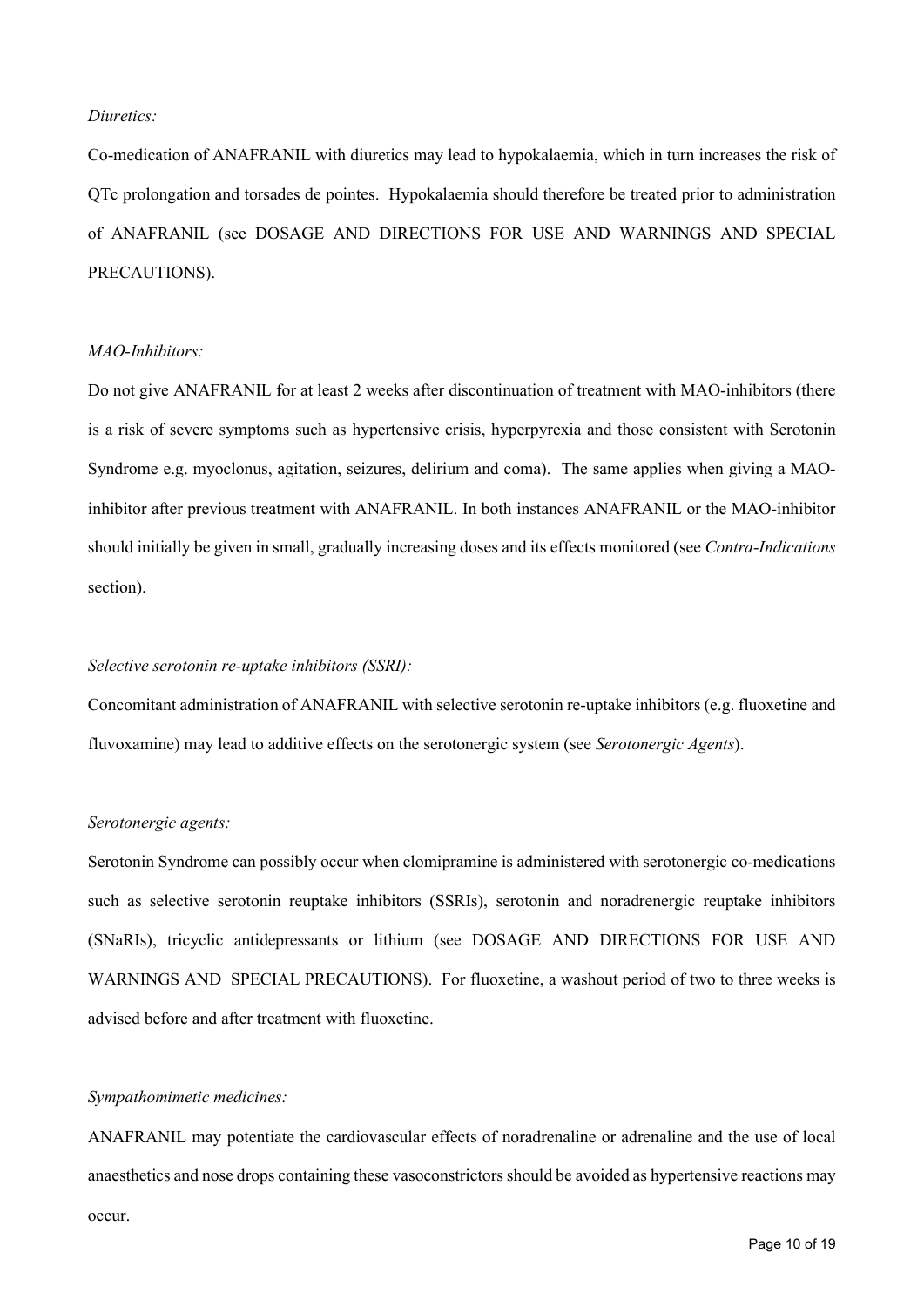#### **Pharmacokinetic interactions:**

ANAFRANIL (clomipramine) is predominantly eliminated through metabolism. The primary route of metabolism is demethylation to form the active metabolite, *N*-desmethylclomipramine, followed by hydroxylation and further conjugation of both *N*-desmethylclomipramine and the parent medicine. Several cytochrome P450s are involved in the demethylation, mainly CYP3A4, CYP2C19 and CYP1A2. Elimination of both active components is by hydroxylation and this is catalyzed by CYP2D6.

Concomitant administration of CYP2D6 inhibitors may lead to an increase in concentration of both active components, up to ∼ 3-fold in patients with a debrisoquine/sparteine extensive metaboliser phenotype, converting them to a poor-metaboliser phenotype. Concomitant administration of CYP1A2, CYP2C19 and CYP3A4 inhibitors are expected to increase clomipramine concentrations and decrease *N*desmethylclomipramine, thus not necessarily affecting the overall pharmacology.

- MAO inhibitors, which are also potent CYP2D6 inhibitors *in vivo*, such as moclobemide, are contraindicated for co-administration with clomipramine (see CONTRAINDICATIONS).
- Antidysrhythmic medicines (such as quinidine and propafenone), which are potent inhibitors of CYP2D6, should not be used in combination with tricyclic antidepressants.
- SSRIs which are inhibitors of CYP2D6, such as fluoxetine, paroxetine, or sertraline, and of others including CYP1A2 and CYP2C19 (e.g. fluvoxamine), may also increase plasma concentrations of clomipramine, with corresponding adverse effects. Steady-state serum levels of clomipramine increased ∼ 4-fold by coadministration of fluvoxamine (*N-*desmethylclomipramine decreased ∼ 2-fold) (see DOSAGE AND DIRECTIONS FOR USE AND WARNINGS AND SPECIAL PRECAUTIONS).
- Co-medication of neuroleptics (e.g. phenothiazines) may result in increased plasma levels of tricyclic antidepressants, a lowered convulsion threshold, and seizures. Combination with thioridazine may produce severe cardiac arrhythmias.
- Co-administration with histamine<sub>2</sub> (H<sub>2</sub>)-receptor antagonist, cimetidine (an inhibitor of several P450 enzymes, including CYP2D6 and CYP3A4), may increase plasma concentrations of tricyclic antidepressants, whose dosage should therefore be reduced.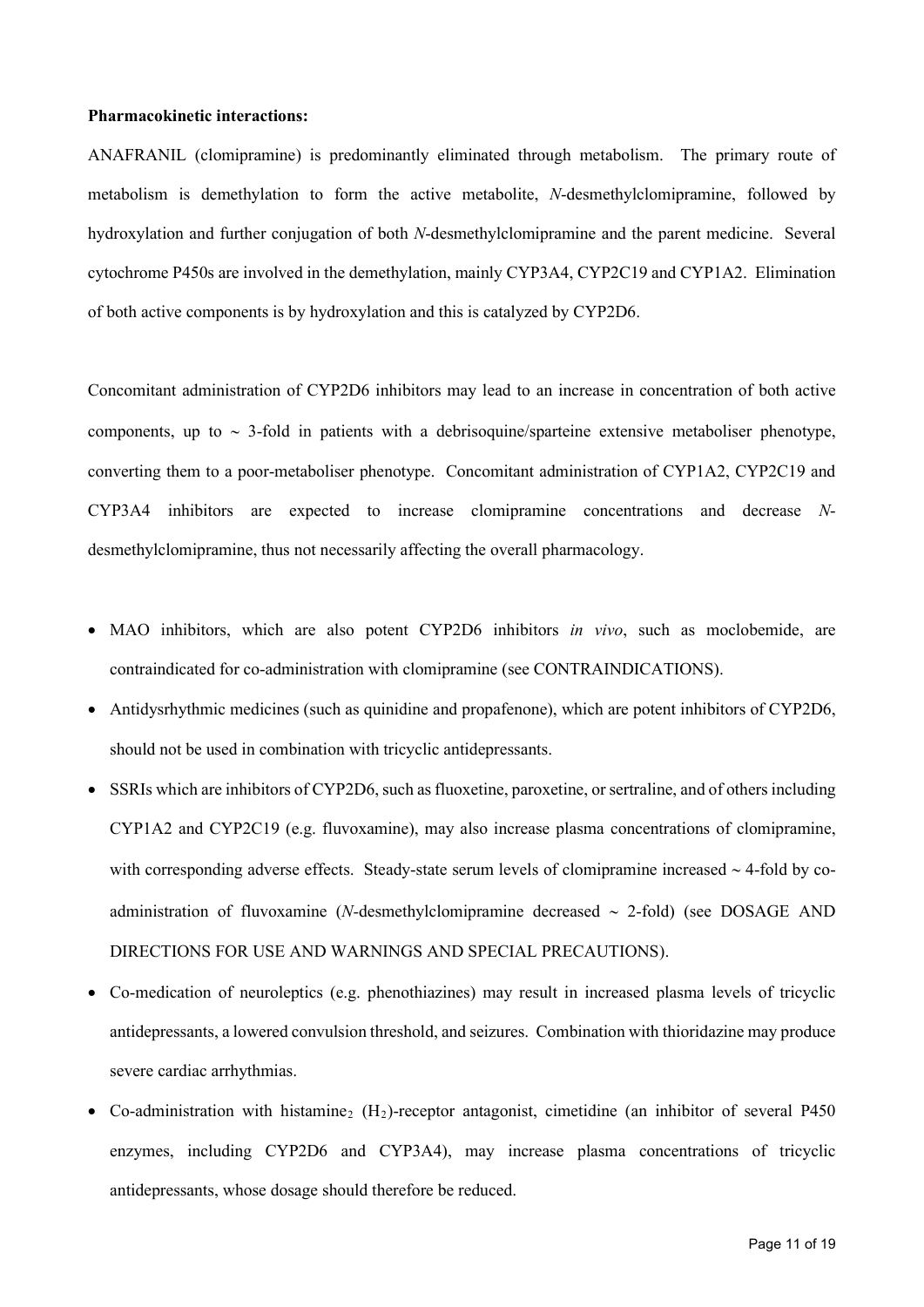- No interaction between chronic oral contraceptive use (15 or 30 micrograms ethinyl oestradiol daily) and ANAFRANIL (25 mg daily) has been documented. Oestrogens are not known to be inhibitors of CYP2D6, the major enzyme involved in clomipramine clearance and, therefore, no interaction is expected. Although, in a few cases with high dose oestrogen (50 micrograms daily) and the tricyclic antidepressant imipramine, increased side-effects and therapeutic response were noted, it is unclear as to the relevance of these cases to clomipramine and lower dose oestrogen regimens. Monitoring therapeutic response of tricyclic antidepressants at high dose oestrogen regimens (50 micrograms daily) is recommended and dose adjustments may be necessary.
- Methylphenidate (e.g. Ritalin) may also increase concentrations of tricyclic antidepressants by potentially inhibiting their metabolism, and a dose reduction of the tricyclic antidepressant may be necessary.
- Some tricyclic antidepressants may potentiate the anticoagulant effect of coumarin medicines, such as warfarin, and this may be through inhibition of their metabolism (CYP2C9). There is no evidence for the ability of clomipramine to inhibit the metabolism of anticoagulants, such as warfarin, however, careful monitoring of plasma prothrombin has been advised for this class of medicines.

Concomitant administration of medicines known to induce cytochrome P450 enzymes, particularly CYP3A4, CYP2C19, and/or CYP1A2 may accelerate the metabolism and decrease the efficacy of ANAFRANIL.

- CYP3A and CYP2C inducers, such as rifampicin or anticonvulsants (e.g. barbiturates, carbamazepine, phenobarbital and phenytoin), may decrease clomipramine concentrations.
- Known inducers of CYP1A2 (e.g. nicotine/components in cigarette smoke), decrease plasma concentrations of tricyclic medicines. In cigarette smokers, clomipramine steady-state plasma concentrations were decreased 2-fold compared to non-smokers (no change in *N*desmethylclomipramine).

Clomipramine is also an *in vitro* ( $K_i = 2.2$  microM) and *in vivo* inhibitor of CYP2D6 activity (sparteine oxidation) and therefore, may cause increased concentrations of co-administered compounds that are primarily cleared by CYP2D6 in extensive metabolisers.

## **PREGNANCY AND LACTATION:**

#### **Pregnancy**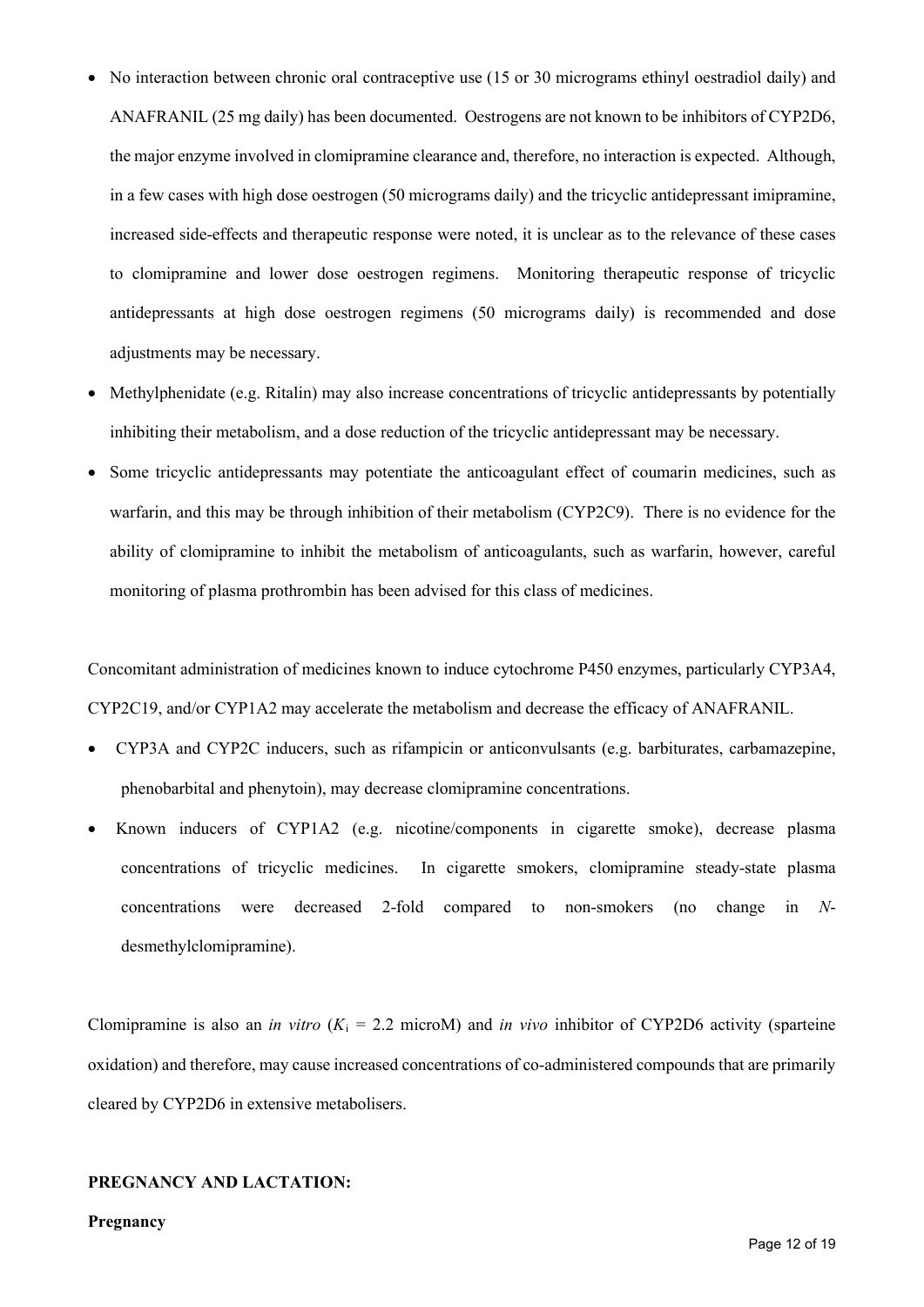Safety in pregnancy has not been established. There have been reports of withdrawal symptoms in babies born to mothers who received ANAFRANIL shortly before delivery.

## **Lactation**

Since the active substance passes into the breast milk, nursing mothers receiving ANAFRANIL should not breast-feed their infants.

## **DOSAGE AND DIRECTIONS FOR USE:**

Medical supervision is essential.

Before initiating treatment with ANAFRANIL, hypokalaemia should be treated (see WARNINGS AND SPECIAL PRECAUTIONS).

The dosage and mode of administration should be determined individually and adapted to the patient's condition.

The divitabs can be halved, but must not be chewed. They are fractionable into two equal halves allowing flexible dosages.

The lowest dose possible, in order to achieve an optimal therapeutic effect should be used and the dosage should be built up gradually to ensure maximum tolerability. Caution should be exercised in elderly and adolescent patients.

As a precaution against possible QTc prolongation and serotonergic toxicity, adherence to the recommended doses of ANAFRANIL is advised and any increase in dose should be made with caution if medicines that prolong QTc interval or other serotonergic agents are co-administered (see WARNINGS AND SPECIAL PRECAUTIONS AND INTERACTIONS).

#### **Adults**

#### *Depression and obsessive-compulsive disorders:*

Page 13 of 19 • Oral: Treatment should be initiated with 1 tablet of 25 mg 2 to 3 times daily or 1 ANAFRANIL SR 75 divitab of 75 mg once a day (preferably in the evening). The daily dosage should be raised stepwise, e.g.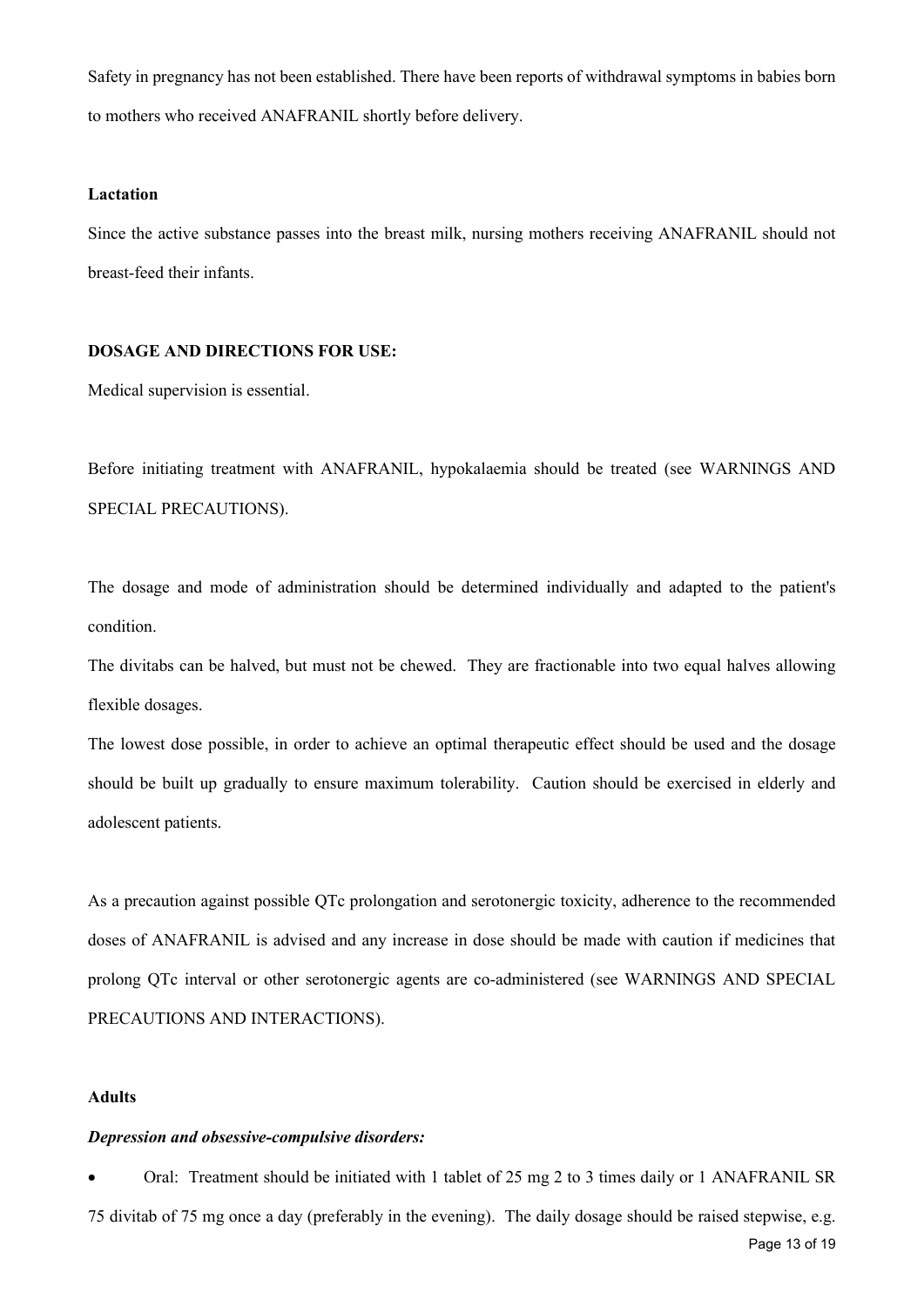25 mg every few days, (depending on how the medication is tolerated) to 2 to 4 tablets of 25 mg or 1 ANAFRANIL SR 75 divitab during the first week of treatment. Higher doses may be needed in some patients, particularly those suffering from obsessional disorders. A maximum dose of 250 mg should not be exceeded.

Once a distinct improvement has occurred, adjust the daily dosage to a maintenance level averaging two to four 25 mg tablets or one SR 75 divitab.

ANAFRANIL may be given traditionally in divided doses throughout the day or may be administered in a single dose at bedtime by administration of the doses of 10 mg or 25 mg tablets or sustained release divitabs of 75 mg. The dosage should be built up gradually for the single bedtime dose, in order to ensure maximum tolerability.

#### *Cataplexy accompanying narcolepsy:*

ANAFRANIL should be given orally in a daily dose of 25 to 75 mg.

#### **Geriatrics:**

Initiate treatment with 1 tablet of 10 mg daily. Gradually raise the dosage to an optimum level of 30 to 50 mg daily, which should be reached after about 10 days and then adhered to until the end of treatment.

## **Children and adolescents:**

#### *Obsessive-compulsive syndromes:*

The starting dose is 25 mg daily and should be gradually increased (also given in divided doses) during the first two weeks, as tolerated, up to a daily maximum of 3 mg/kg or 100 mg, whichever is smaller. Thereafter, the dosage may be increased gradually over the next several weeks up to a daily maximum of 3 mg/kg or 200 mg, whichever is smaller.

#### **SIDE EFFECTS**

Adverse reactions are ranked under heading of frequency, the most frequent first, using the following convention: very common ( $\geq 1/10$ ); common ( $\geq 1/100$ ,  $\leq 1/10$ ); uncommon ( $\geq 1/100$ ); rare ( $\geq 1/10$ )  $000 \le 1/1000$ ; very rare  $\le 1/10000$ , including isolated reports.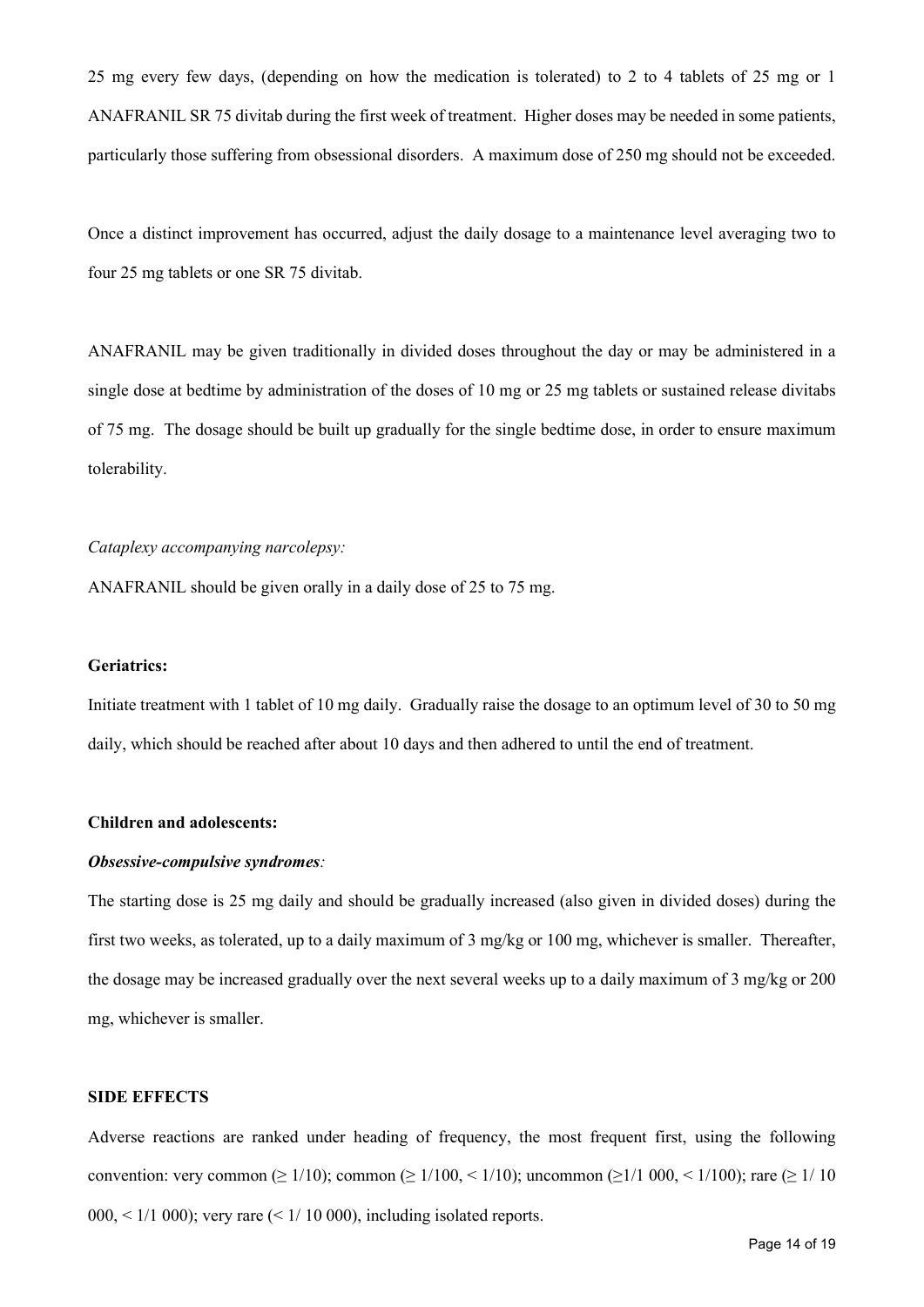## **Central nervous system:**

#### *Psychic effects:*

*Very common:* Drowsiness, transient fatigue, restlessness, increased appetite.

*Common:* Confusion, disorientation, hallucinations (particularly in geriatric patients and patients suffering from Parkinson's disease), anxiety states, agitation, sleep disturbances, mania, hypomania, aggressiveness, impaired memory, depersonalisation, depression aggravated, impaired concentration, insomnia, nightmares, yawning.

*Uncommon:* Activation of psychotic symptoms.

The use of ANAFRANIL does not preclude the possibility of additional treatment with neuroleptic agents, hypnotics or minor tranquillisers.

## *Neurological effects:*

*Very common:* Dizziness, tremor, headache, myoclonus.

*Common:* Delirium, speech disorders, paraesthesia, muscle weakness, muscle hypertonia.

*Uncommon:* Convulsions, ataxia,

*Very rare*: EEG changes, hyperpyrexia, neuroleptic malignant syndrome, peripheral neuropathy.

Extrapyramidal side-effects such as speech difficulties and gastric irritation with nausea and vomiting can occur.

#### *Anticholinergic effects:*

*Very common:* Dry mouth, sweating, constipation, disorders of visual accommodation and blurred vision, disturbances of micturition.

*Common:* Hot flushes, mydriasis.

*Very rare*: Glaucoma, urinary retention.

When anticholinergic effects are severe the medicine should be discontinued or reduced.

#### **Cardiovascular system:**

*Common:* Sinus tachycardia, palpitations, postural hypotension, clinically insignificant ECG changes (e.g. ST and T changes), in patients of normal cardiac status.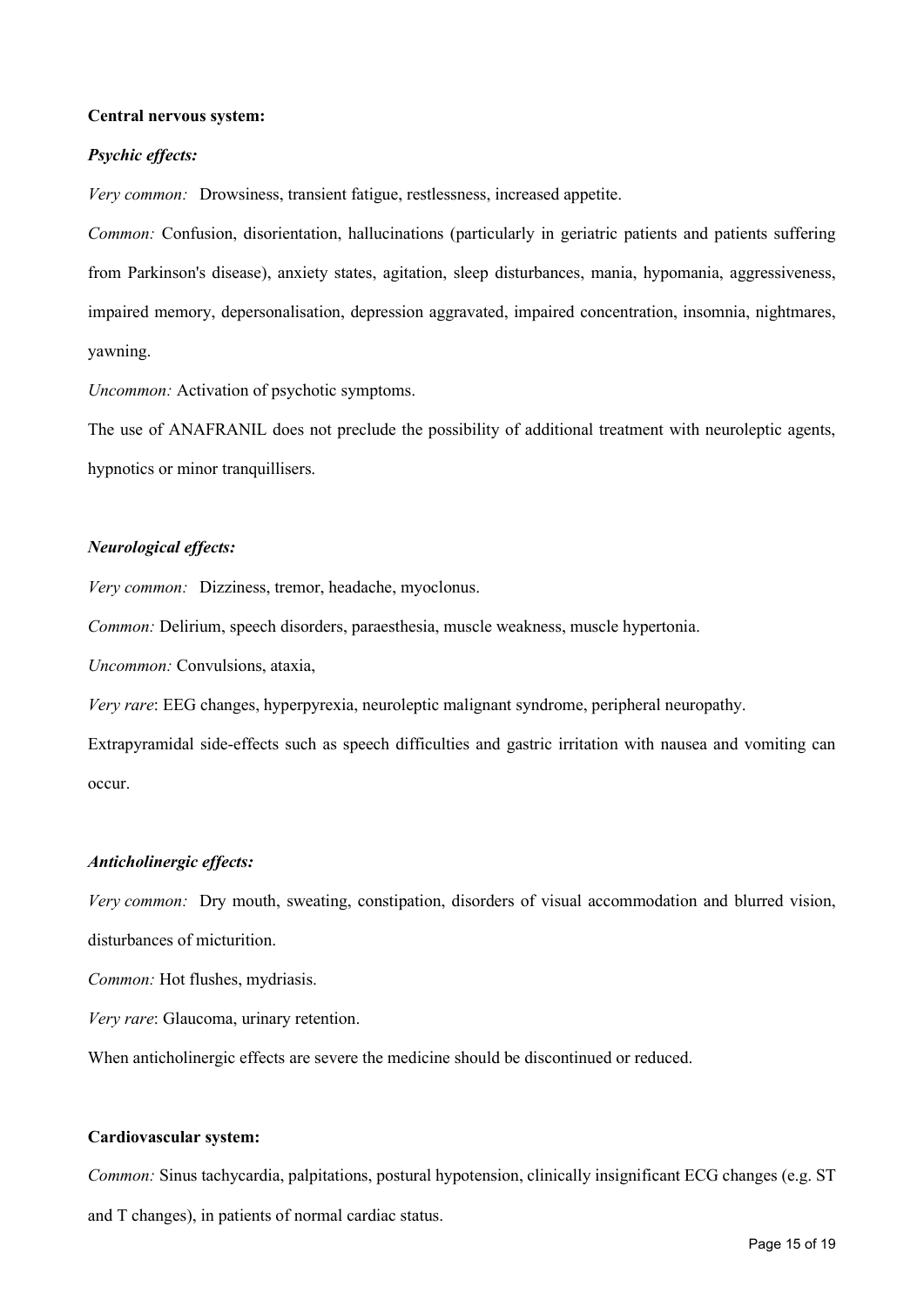*Uncommon:* Dysrhythmias, increased blood pressure,

*Very rare*: Conduction disorders (e.g. widening of QRS complex, prolonged QT interval, PQ changes, bundlebranch block, torsade de pointes, particularly in patients with hypokalaemia).

In patients suffering from cardiac disease, special caution should be observed. Regular cardiological and electrocardiographic examination is advised.

## **Gastrointestinal tract:**

*Very common:* Nausea

*Common:* Vomiting, abdominal disorders, diarrhoea, anorexia.

## **Liver:**

*Common:* Elevated transaminases.

*Very rare*: Hepatitis with or without jaundice, stomatitis.

## **Skin:**

*Common:* Allergic skin reactions (skin rash, urticaria), photosensitivity, pruritus.

*Very rare*: Oedema (local or generalised), hair loss. Local reactions after intravenous injections (thrombophlebitis, lymphangitis, burning sensation and allergic skin reactions).

Withdraw the medicine if allergic skin reactions appear.

## **Endocrine system and metabolism:**

*Very common:* Weight gain, disturbances of libido and potency

*Common:* Galactorrhoea, breast enlargement.

*Very rare*: SIADH (inappropriate antidiuretic hormone secretion syndrome).

## **Hypersensitivity:**

*Very rare*: Allergic alveolitis (pneumonitis) with or without eosinophilia, systemic anaphylactic / anaphylactoid reactions including hypotension.

## **Blood:**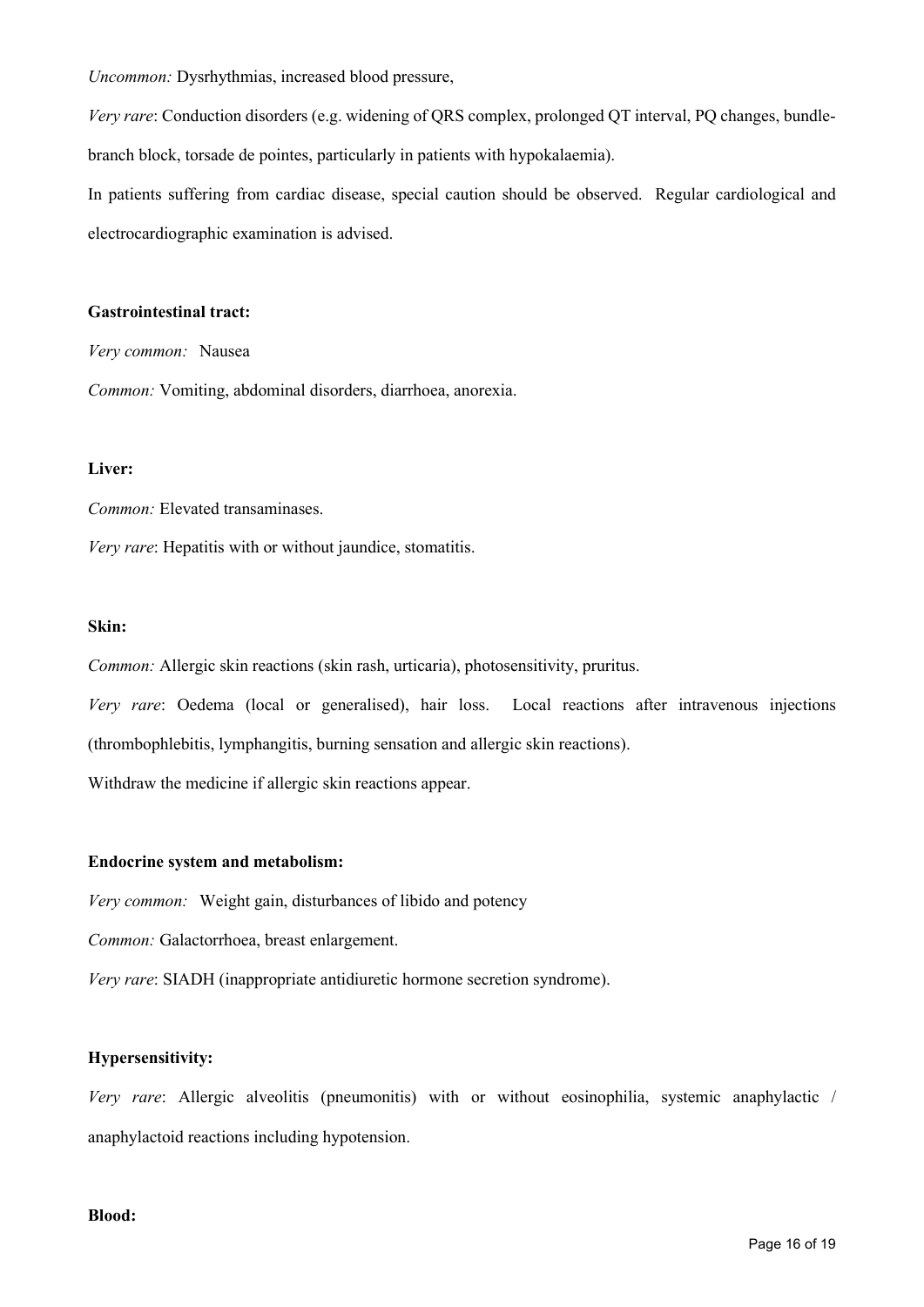*Very rare*: Leucopenia, agranulocytosis, thrombocytopenia, eosinophilia and purpura.

#### **Sense organs:**

*Common:* Taste disturbances, tinnitus.

#### **Withdrawal symptoms:**

The following symptoms commonly occur after abrupt withdrawal or reduction of the dose: Nausea, vomiting, abdominal pain, diarrhoea, insomnia, headache, nervousness and anxiety (see WARNINGS AND SPECIAL PRECAUTIONS).

Note: Elderly patients are more prone to all these effects, and therapy should be initiated at lower than standard doses in the elderly.

## **KNOWN SYMPTOMS OF OVERDOSAGE AND PARTICULARS OF ITS TREATMENT:**

#### **Signs and symptoms**

Overdosage and poisoning may be characterised by central nervous system depression or excitation, severe anticholinergic effects (which set in about a half to two hours after ingestion) and cardiotoxicity. The following symptoms and signs are characteristic of acute overdosage:

#### *Central nervous system:*

Drowsiness, stupor, coma, ataxia, restlessness, agitation, enhanced reflexes, muscular rigidity and choreoathetoid movements, convulsions. In addition, symptoms consistent with Serotonin Syndrome (e.g. hyperpyrexia, myoclonus, delirium and coma) may be observed.

## *Cardiovascular system:*

Hypotension, tachycardia, arrhythmias, QTc prolongation and dysrhythmias including torsades de pointes, conduction disorders, shock, heart failure, in very rare cases cardiac arrest.

Respiratory depression, cyanosis, vomiting, fever, mydriasis, sweating and oliguria or anuria may also occur.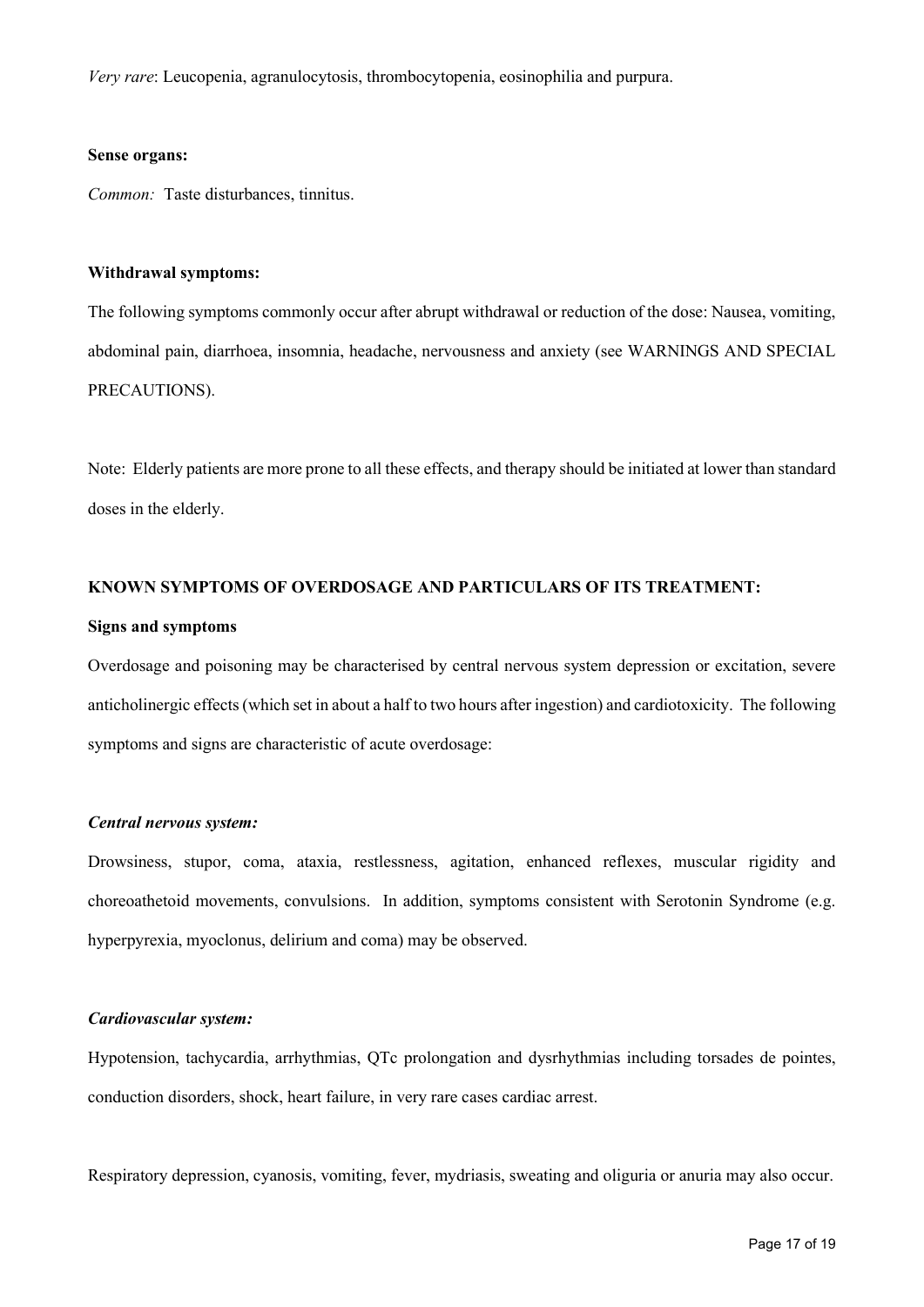## **Treatment**

There is no specific antidote.

Since physostigmine increases the risk of seizures occurring, it should not be used.

Attempts should be made to eliminate the medicine by inducing vomiting if the patient is alert and/or irrigating the stomach. If the patient is not alert, secure the airway with a cuffed endotracheal tube before beginning lavage, and do not induce vomiting. This is recommended for up to 12 hours or even longer after overdose. The patient should be transferred to hospital and vital functions safeguarded.

Activated charcoal should be administered.

Treatment is symptomatic and supportive.

Vital functions (including the ECG) should be monitored for not less than 5 days.

## **IDENTIFICATION:**

ANAFRANIL 10 mg tablets: light yellow, triangular, biconvex, sugar-coated tablets. Apex to base of triangle approximately 5,8 mm. Thickness approximately 3,3 mm.

ANAFRANIL 25 mg tablets: light yellow, sugar-coated, round, biconvex tablets. Diameter approximately 5,6 mm. Thickness approximately 3,5 mm.

ANAFRANIL SR 75 divitabs: rose coloured, film-coated, capsule-shaped, biconvex, divisible tablets, scored on the one side. Length approximately 13,2 mm. Width approximately 5,2 mm. Thickness approximately 4,6 mm.

## **PRESENTATION:**

ANAFRANIL is supplied as 10 mg and 25 mg tablets in blister packs of 50, as SR 75 divitabs in blister packs of 30.

## **STORAGE INSTRUCTIONS:**

For tablets: Store at or below 30 °C and protect from moisture and light.

For divitabs: Store at or below 30 °C and protect from moisture.

# **KEEP OUT OF REACH OF CHILDREN.**

## **REGISTRATION NUMBERS:**